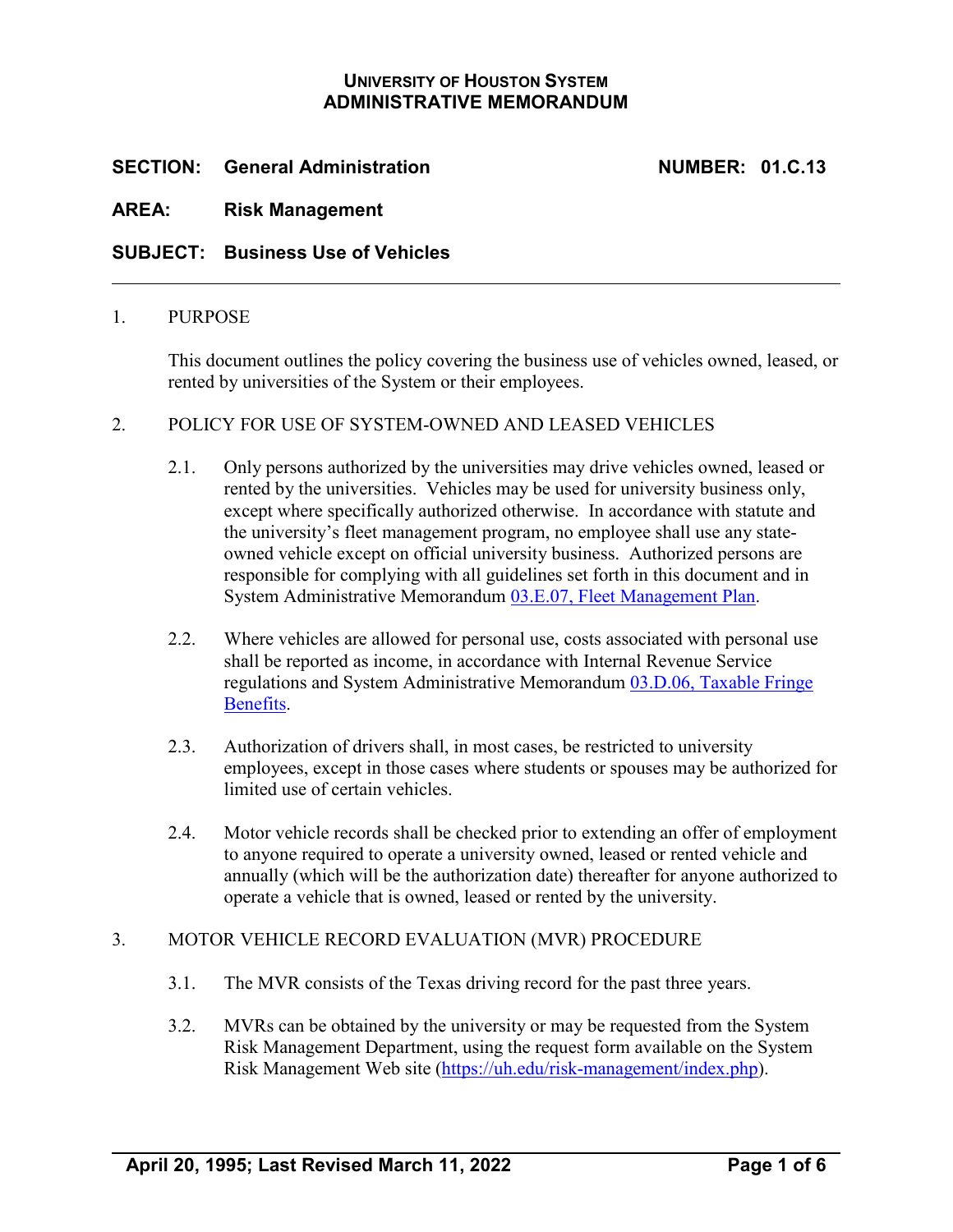- 3.3. Prior to extending the offer of employment to any person whose duties and responsibilities require operating a university owned, leased or rented motor vehicle, each dean/department head will notify their university's Risk Management Department (or appropriate university department) when MVRs should be obtained for new drivers. Post employment requests are acceptable when driving is incidental to the person's primary job responsibilities.
- 3.4. No employee, potential employee, student or volunteer is allowed to operate a System vehicle until authorization has been approved.

#### 4. STANDARDS FOR GRANTING DRIVING PRIVILEGES

- 4.1. The minimum standards for determining whether a person can be granted driving privileges are as follows. (Universities may adopt more stringent standards, if desired.)
	- a. Acceptable Driver:
		- Valid Texas driver license;
		- No more than two moving violation convictions or at-fault accidents within the past year, or five within the past three years;
		- No Driving While Intoxicated or Driving Under the Influence convictions within the past three years;
		- No driving under revocation;
		- No involuntary manslaughter convictions;
		- No hit-and-run convictions; and
		- No felony with a vehicle conviction.

Each year, one moving violation or at-fault accident may be offset by presenting proof of completion of a state-approved defensive driving course. The cost of the course is paid by the employee and must be taken on the employee's own time.

4.2. Deviations from Acceptability Criteria

Department managers of any persons not meeting the above acceptability criteria will receive written notification from their university Risk Management Department (or equivalent), and a copy of the notification will be forwarded to the university Human Resources Department for placement in the employee's file. Employment-related driving is forbidden at that time. If current duties cannot be performed without driving responsibility, the employee may be reassigned to an available, non-driving position for which the employee is qualified. If no such position is available, the employee will be terminated.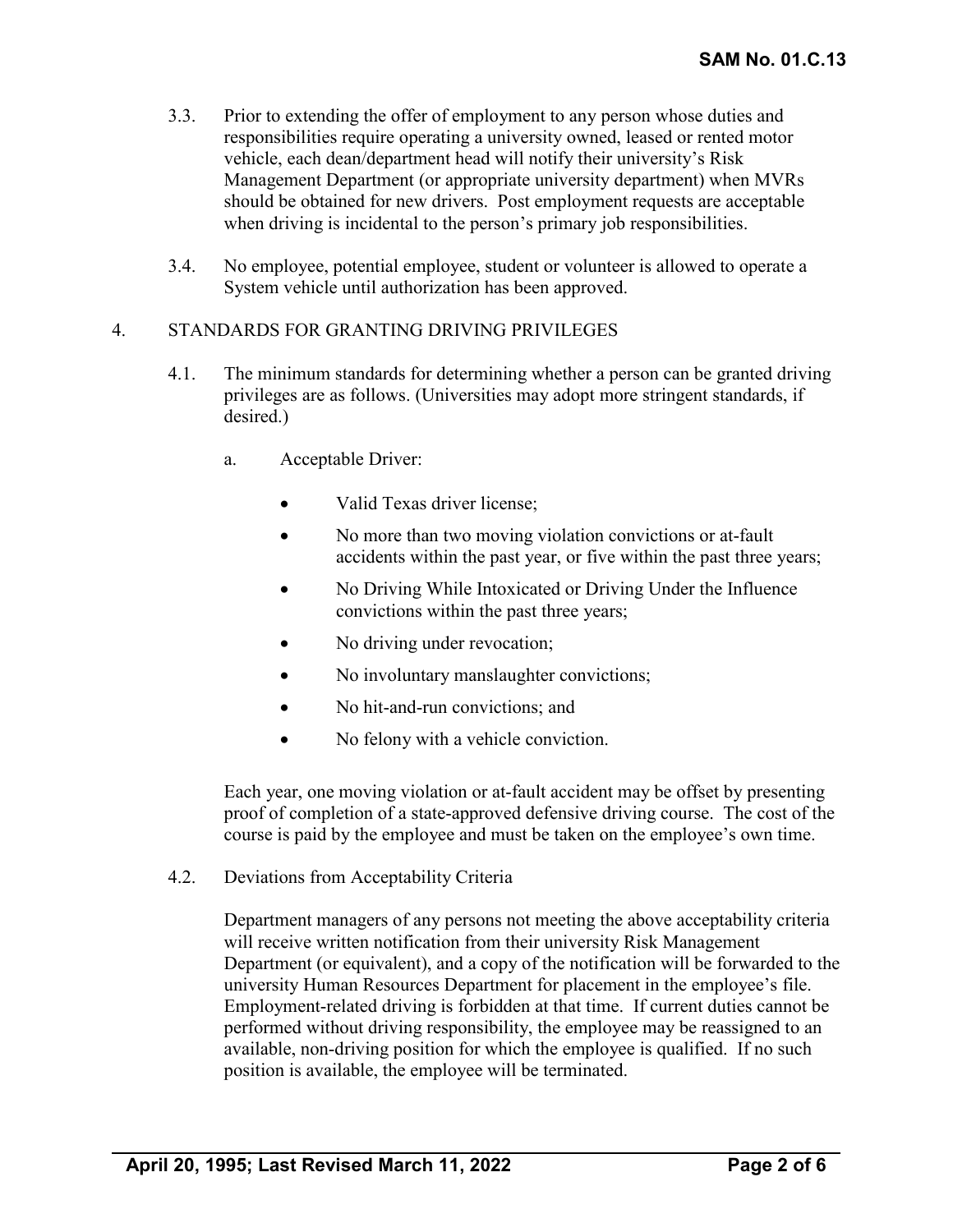Each university will adopt a process by which exceptions to this policy may be granted. On a quarterly basis, each university will send a report to the System Director of Risk Management explaining any exceptions granted to the acceptability criteria and the rationale for the exceptions.

## 5. POLICY FOR USE OF VEHICLES RENTED OR LEASED BY THE EMPLOYEE FOR UNIVERSITY BUSINESS

- 5.1. The State Comptroller's Office contracts with car rental agents for use by employees conducting business away from their primary business location. Most rates include unlimited free mileage within the state of rental, free Loss Damage Waiver, and free primary liability coverage. University employees are required to use a state-contracted car rental agent if that vendor can provide the type of vehicle required in the needed location. An exception may be allowed when a less expensive rate for the same vehicle and coverage can be obtained from a nonstate contracted vendor (the Loss Damage Waiver and primary liability coverage must be purchased).
- 5.2. A vehicle shall be rented or leased in the name of any university of the System only if its use is for university business.

#### 6. POLICY FOR USE OF PERSONAL VEHICLES

- 6.1. An employee may be reimbursed for mileage at the official state rate when a personal vehicle is used for university business whether local or outside the university area. Mileage reimbursement for local, intercity mileage or mileage to/from a local airport is not available for those employees receiving automobile allowances. However, mileage reimbursement is available to employees who receive an automobile allowance when they drive their personal vehicle to destinations that are greater than 100 miles from their university office to conduct university-related business. The state mileage reimbursement rate takes into account gasoline costs, wear and tear on the vehicle, maintenance and insurance.
- 6.2. The employee's personal insurance is expected to cover driver liability, comprehensive, and collision damage to the vehicle. Because of this exposure, university employees are encouraged to use vehicles that are owned, leased, or rented by the university rather than personal vehicles for university business.
	- a. Should the employee's insurance carrier deny coverage or should any legal action by a third party exceed the primary liability limit, the university's automobile coverage will provide excess liability protection.
	- b. The university's automobile insurance does not provide comprehensive or collision coverage for an employee's personal vehicle.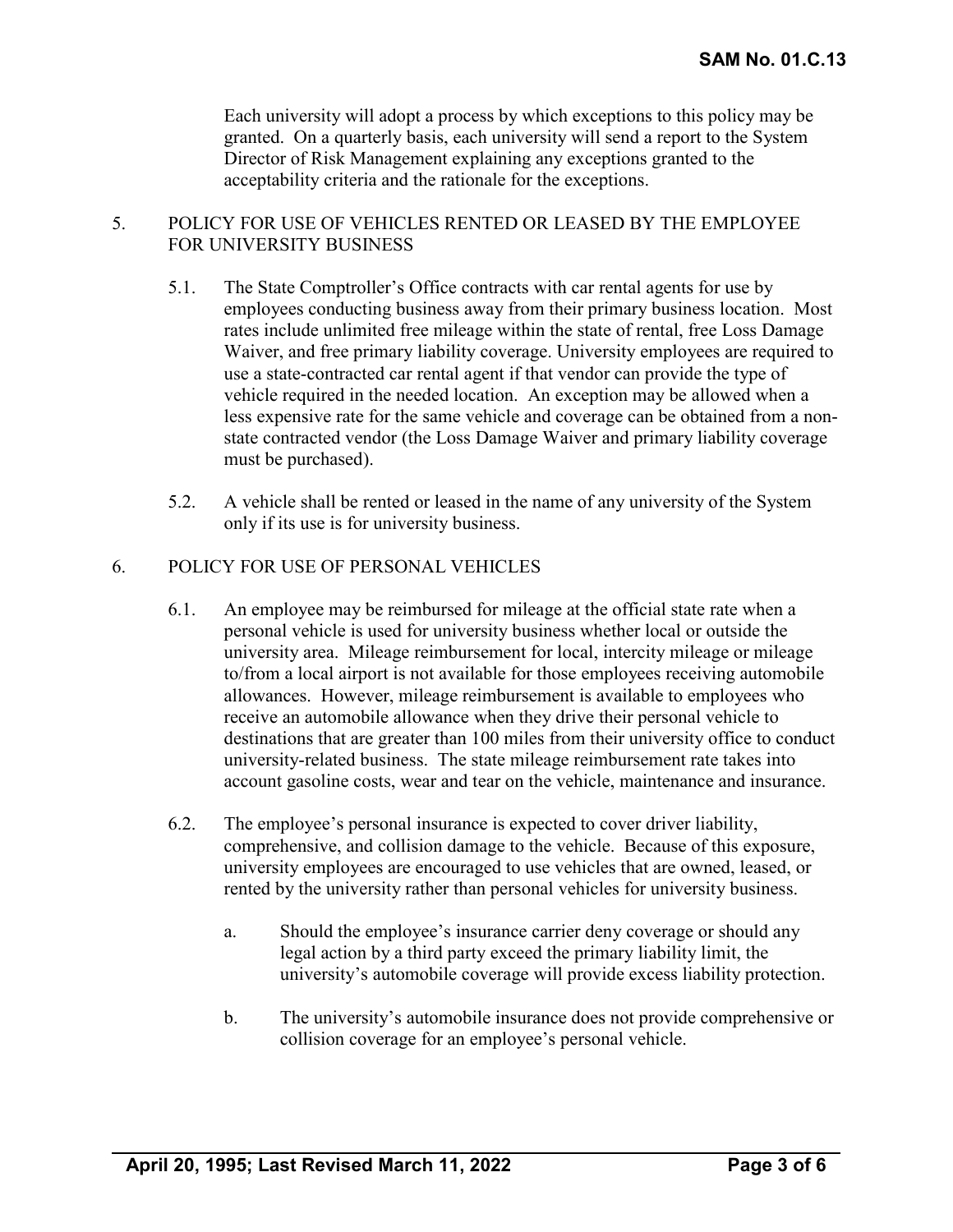## 7. INSURANCE COVERAGE

- 7.1. Liability insurance is purchased through Risk Management to cover authorized drivers of university-owned or leased vehicles. All other types of University owned or leased motor driven equipment such as golf carts, riding lawn mowers, boats, aircraft, or any other type of motor driven vehicle must be insured for at least liability coverage. Details on coverage, limits, or how to obtain a quote for insurance may be obtained from Risk Management.
- 7.2. Physical Damage coverage for University owned or leased vehicles must be scheduled onto the policy. As such, all vehicles that require physical damage coverage must be reported to Risk Management by either the department that has the vehicle or Fleet Management.
- 7.3. Payment of insurance premiums is the responsibility of the department that currently owns the vehicle or motor driven equipment.
- 7.4. When a System employee rents a vehicle or uses their personal vehicle while traveling in the course and scope of employment and the proper Travel Request (or other documentation that substantiates business purpose) is provided, university coverage includes university liability and workers' compensation. When renting vehicles while traveling on university business, the employee should purchase the optional liability and physical damage coverage offered by the rental car company if this coverage is not already included in the base rate. Vehicles rented from state-contracted vendors usually include liability and physical damage coverage in the base rate, so it is normally not necessary to purchase this coverage when using state-contracted rental car companies. Information about state-contracted rental car companies is available on the Comptroller's web site: [http://www.window.state.tx.us/procurement/prog/stmp/.](http://www.window.state.tx.us/procurement/prog/stmp/)
- 7.5. University employees while on official university business are covered for bodily injuries by Workers' Compensation insurance, administered through the State Office of Risk Management.
- 7.6. The university is not responsible for damage or loss of personal property in rental vehicles or university-owned or leased vehicles.

#### 8. REPORTING ACCIDENTS AND LOSSES WHEN ON UNIVERSITY BUSINESS

8.1. Each university will develop policies requiring that accidents and losses be properly reported in accordance with state law and university policy. This includes accidents involving university-owned or leased vehicles, as well as personal vehicles or rental cars used for university business. Failure to report accidents and losses in accordance with the prescribed guidelines may result in loss of authorization to drive university vehicles and may result in disciplinary action, up to and including dismissal.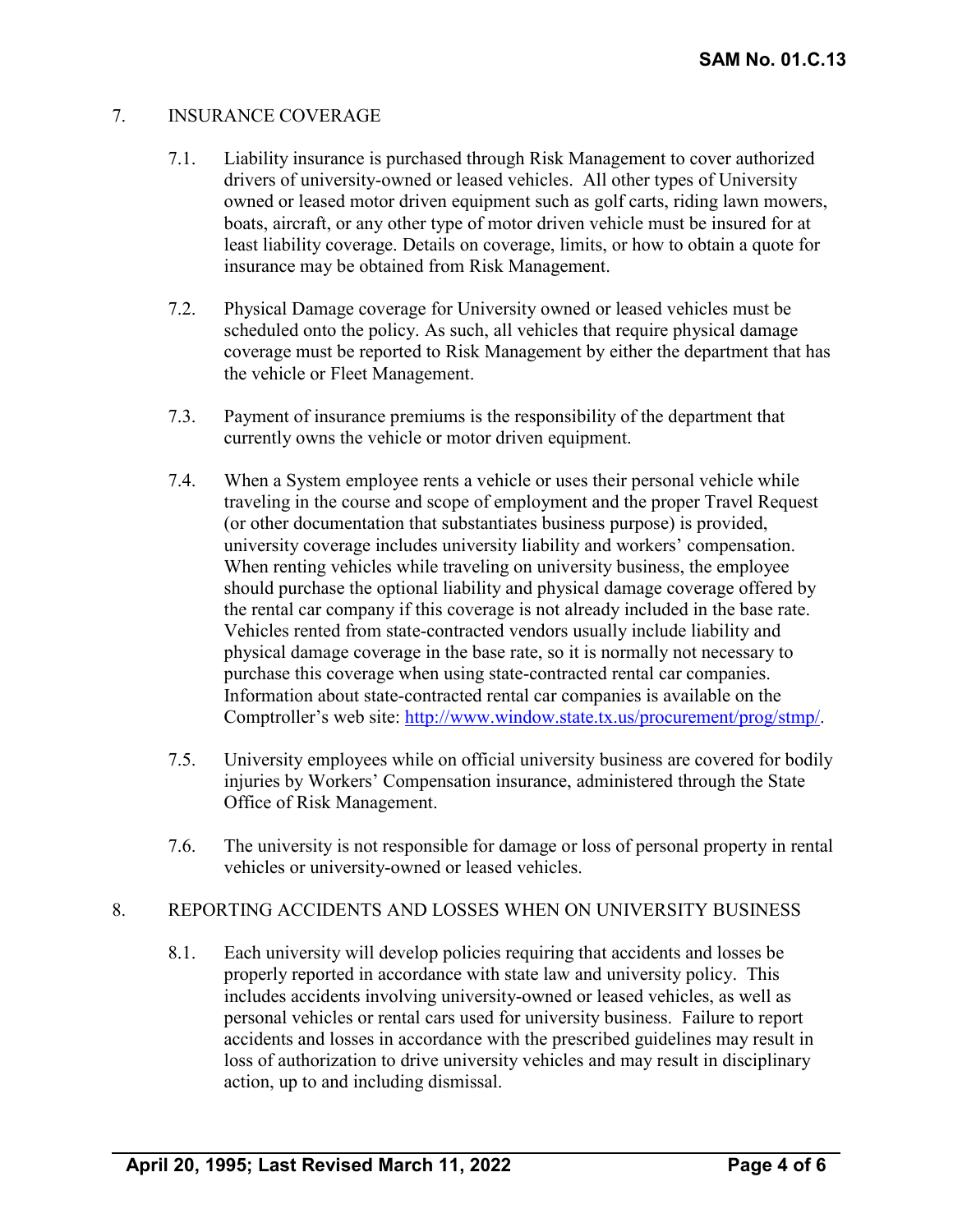- 8.2. The university risk management liaison will ensure that accidents are reported to the System Risk Management Department as soon as possible after the accident.
- 8.3. If the accident or loss occurs on property owned by the System, the university campus police or appropriate law enforcement authority should be contacted immediately. If the accident occurs outside the jurisdiction of the campus police, the incident should be reported to the appropriate law enforcement authority.
- 8.4. Reports involving job-related accidental injury are filed by the employee or supervisor with the university workers' compensation representative.

#### 9. ACCIDENT REVIEW PROCEDURE

Universities shall have a mechanism for reviewing vehicle accidents by authorized university drivers and recommending corrective actions. The review shall determine whether there is anything the driver could have reasonably done or anticipated that would have prevented the occurrence. The universities may designate a board, department, or individual with these responsibilities. The vehicle accident review group or individual may recommend one or more of the following to the appropriate executive administrator, when it is appropriate:

- a. A cautionary letter
- b. Enrollment in a defensive driving course
- c. Restricted use of a university vehicle
- d. Attendance in traffic court with written report of proceedings
- e. Assessment of part or all damage cost to university property
- f. Transfer to non-driving assignment
- g. Other disciplinary action, up to and including dismissal

If this recommendation results in any type of personnel and/or disciplinary action, university officials will follow established System or university policies and procedures pertaining to that type of personnel action.

#### 10. REVIEW AND RESPONSIBILITY

Responsible Party: Associate Vice Chancellor for Finance

Review: Every five years